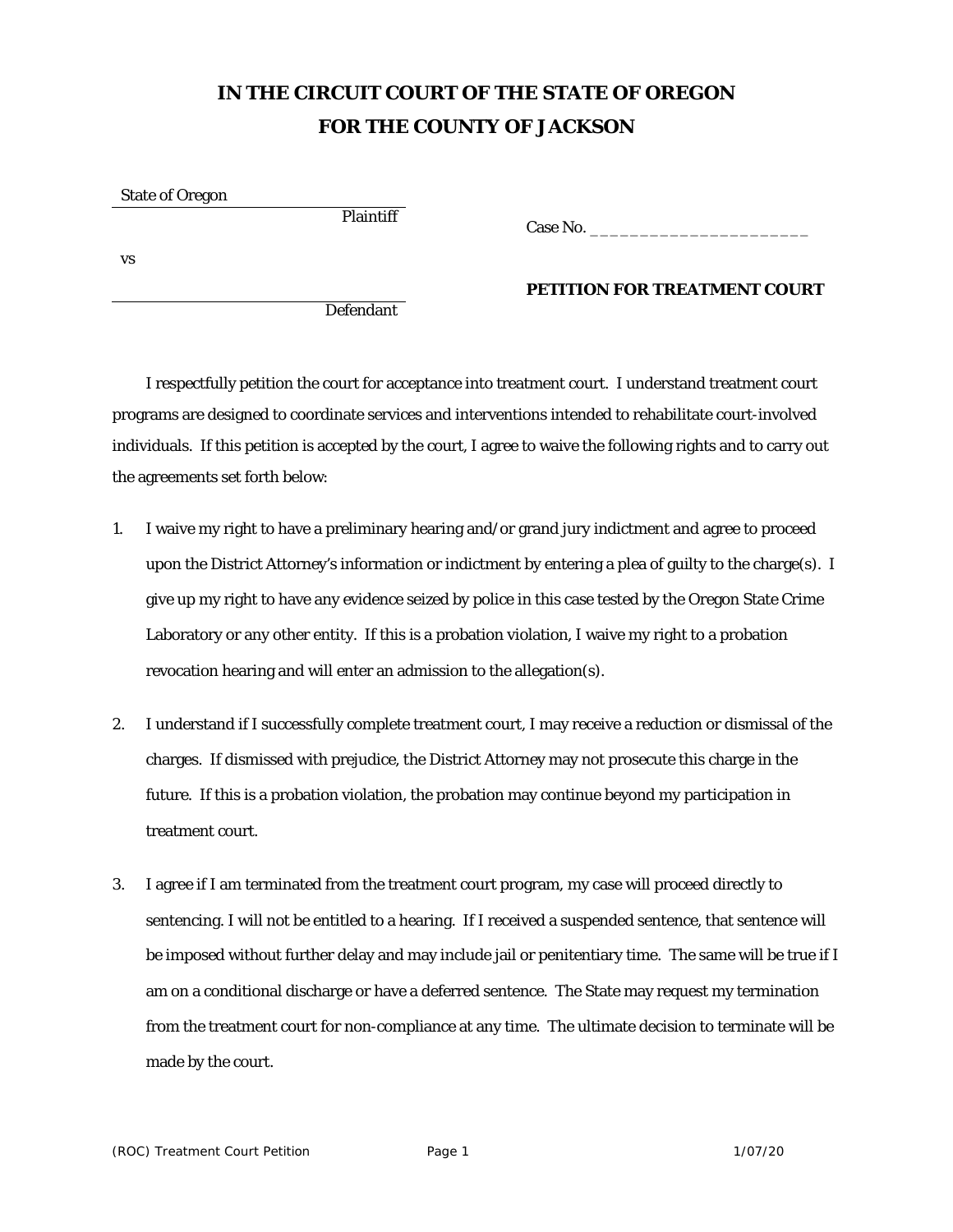- 4. I agree that any violation of the terms of this agreement, commission of a new crime or any failure in the treatment program may result in a sanction being imposed or termination from treatment court program. I agree the court may impose other sanctions including, but not limited to, community service, work crew, court days, and jail, rather than terminating my participation in treatment court.
- 5. I waive the following rights: my right to a speedy trial before a jury of my peers, my right to call witnesses on my behalf, my right to confront any witnesses and my right to remain silent. If the District Attorney files additional charges arising from the original incident on which my plea is based, I agree not to assert my former jeopardy rights. I further agree not to file any motions, including motions to suppress any evidence obtained by search and/or seizure. I have discussed these waivers with my attorney and fully understand their significance. If I have signed this waiver without the assistance of an attorney, I acknowledge that I am aware I have the right to have an attorney, and if I cannot afford an attorney the court would appoint an attorney to assist me.
- 6. I will abstain from the use of intoxicants; not consume or possess alcohol or non-prescribed controlled substances. I agree to provide information on all prescriptions from my health care provider(s) that I am taking while in treatment court. If I do not provide these prescriptions, any testing showing the presence of any drugs will be considered a positive drug test. I am required to inform all medical personnel, including dental personnel, of my addictions prior to receiving prescribed narcotic medications.
- 7. I agree to satisfactorily complete a diagnostic assessment for the development of my drug/alcohol treatment program at a state certified treatment provider, as ordered by the court. I authorize the release of all treatment information by the treatment provider to the court.
- 8. I agree to complete a treatment program which may be at my expense and to attend a minimum of two support groups per week unless otherwise ordered. I will follow and comply with all requirements of the treatment program.
- 9. I agree to comply with all requirements for drug testing for all controlled substances. I may be tested for substances not currently illegal, but prohibited by my probation officer or the court. Any results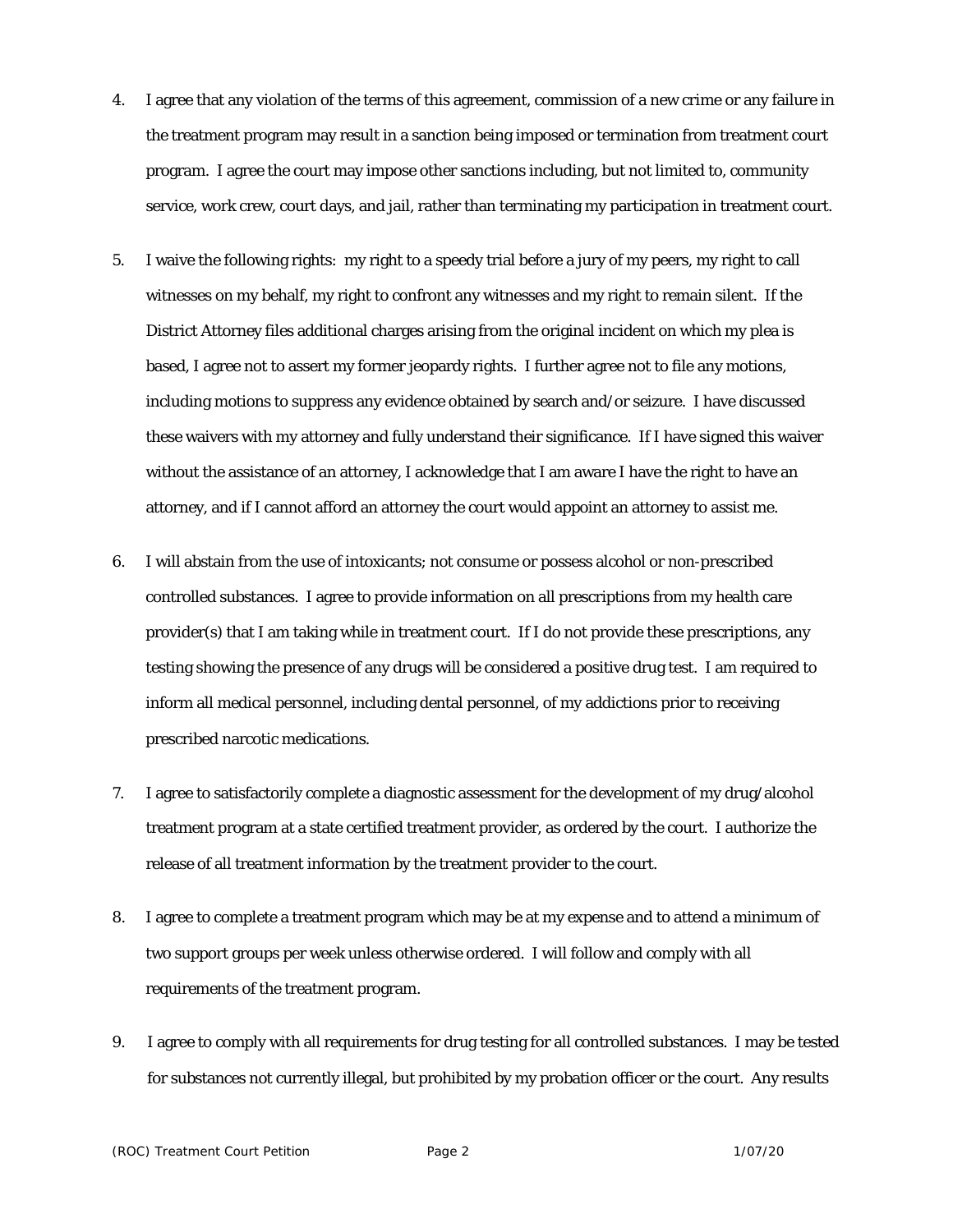out of range may be considered a positive test. The test will also screen for possible adulteration. If I submit a urine sample that appears to have been diluted or adulterated, I will be required to wait at the testing facility until a legitimate sample can be obtained. Any dilute sample may be considered a positive test. Any dilute, refusal, adulteration, or failure to give a drug test will be considered a positive or dirty test and may lead to a sanction or recommendation by the treatment court team. All drug tests are observed.

- 10. I understand that I will be asked to take a polygraph test as a condition of my participation in treatment court. I will also be required to pay for any polygraph test.
- 11. I shall refrain from knowingly associating with persons who use or possess controlled substances illegally or from frequenting places where such substances are kept or sold, including bars and taverns.
- 12. I agree to submit current private and/or government funded medical insurance information upon admission into treatment. I understand I will be required to show proof of income and apply for the Oregon Health Plan if I am eligible. I authorize release of all information necessary to appropriately invoice third party insurance plans for treatment services provided to me under this program. There are instances participant may be required to pay, such as drug testing.
- 13. I will immediately report all contact with law enforcement to a member of the treatment court team.
- 14. I will not work as a confidential informant (engage in controlled buys).
- 15. I agree the court may require me to seek and maintain employment, participate in mental health or other counseling assessment and treatment, educational programs, psychological assessment, and other interventions deemed appropriate.
- 16. I will appear in court on scheduled dates. I agree the court may require me to appear at any time regardless of my compliance and success in the treatment program. I will provide written documentation verifying absences as directed. Failure to appear may result in a sanction or termination.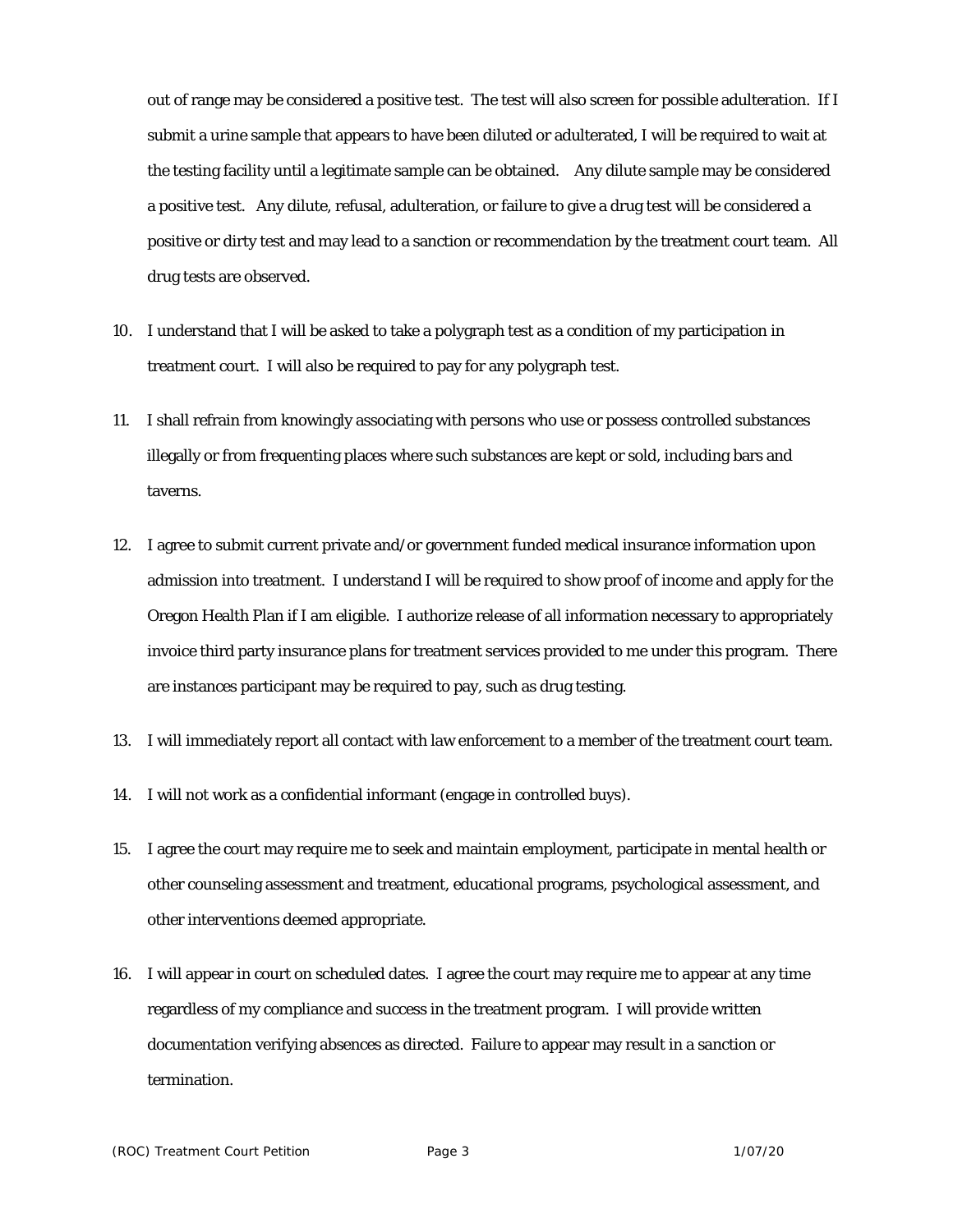- 17. I agree the treatment court judge may communicate with others about my participation in treatment court without my attorney or me present. I agree to sign any releases or other documents necessary so that the treatment court team can discuss my progress in all my programs including, but not limited to, drug/alcohol treatment and mental health counseling. I further waive any rights of state or federal confidentiality I may have regarding discussions about my case and/or treatment between only those persons who are directly involved with Treatment Court. The waiver shall apply only while I am a participant in treatment court.
- 18. If I have confusion about what treatment court expects of me, I will communicate for clarification. I understand that ignorance will not be a sufficient defense for my actions.
- 19. I understand the treatment court treatment provider will be informed of my criminal history. I will be required to disclose any supervision or treatment I am involved in, have successfully completed, or was terminated from. Upon the request of the treatment team, I will sign a release of information relating thereto.
- 20. I agree to keep the treatment court staff, my treatment provider, probation officer and my case worker apprised of my current address and phone number and to notify them of changes within 24 hours.
- 21. I understand I will be placed on formal probation for a period of at least three years and be subject to the general and specific conditions of probation. I agree to sanctions, including but not limited to, treatment, community service, jail sanctions and polygraph examinations. I will pay the monthly supervision fee.
- 22. I understand my decision to enter into treatment court is irrevocable and I cannot opt out once I am accepted.
- 23. I agree the court may extend the duration of probation and treatment court for additional time to allow me to successfully complete my requirements.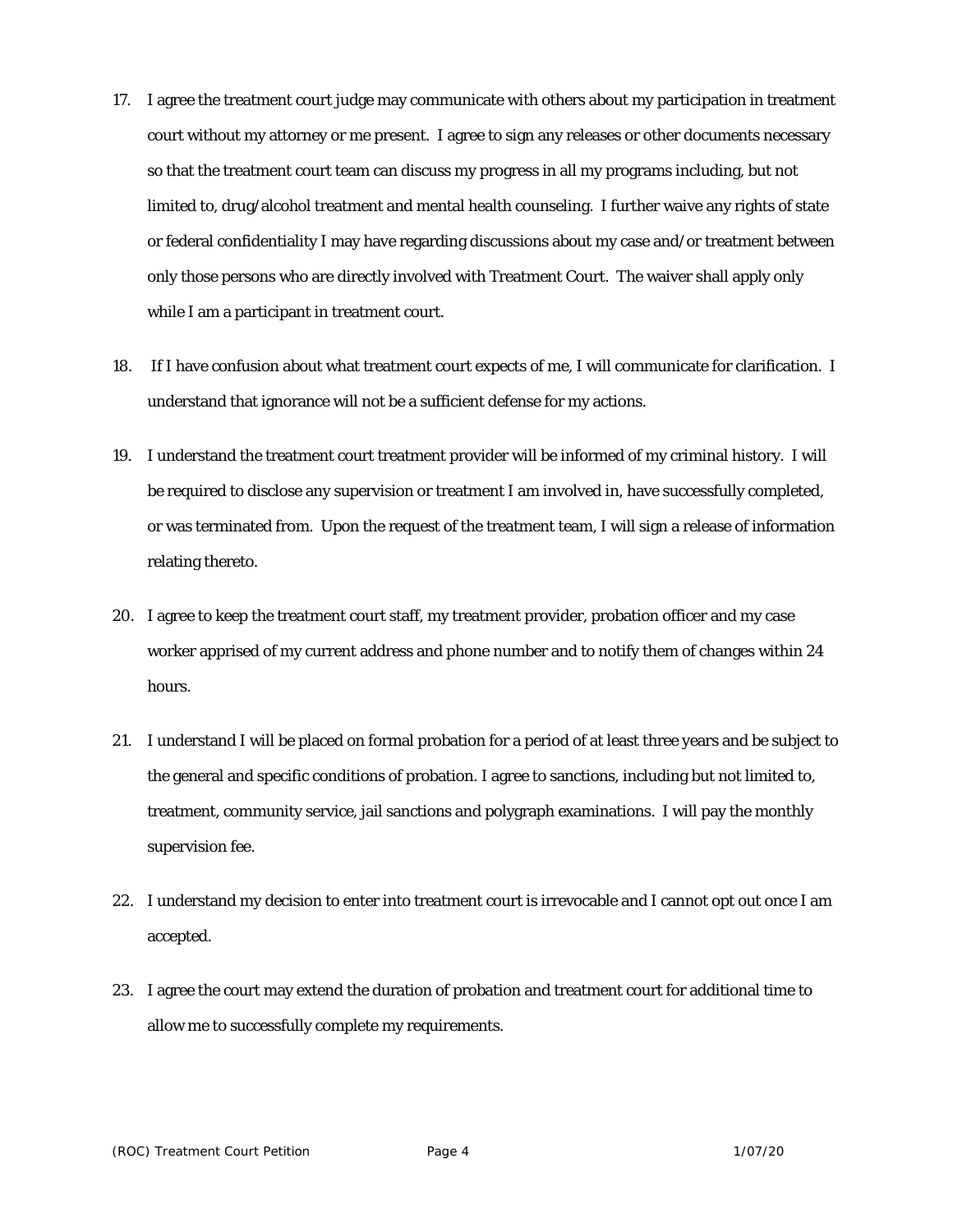- 24. I understand as a condition of my participation in treatment court, I will not operate a motor vehicle without a valid driver's license and insurance. If I do not have a valid driver's license and insurance I will make efforts to obtain them.
- 25. I will pay the required treatment court program fee of \$150.00 to the Addictions Recovery Center (ARC) prior to completion of Phase 3.
- 26. If I owe court fees and/or restitution as a condition of this participation, I may be required to pay that prior to graduation from treatment court.
- 27. I understand, that staff from treatment court and its partner agencies are mandatory reporters under Oregon State Law. They cannot be exempted from this law and must make a report to the Department of Human Services-Child Welfare Division if they have reasonable cause to suspect child abuse or neglect.

### **I have read and understand the terms of this petition:**

| <b>Petitioner's Signature</b> | Date |              |                 |       |
|-------------------------------|------|--------------|-----------------|-------|
| <b>Print Name</b>             |      |              |                 |       |
| <b>Street Address</b>         | City | <b>State</b> | <b>Zip Code</b> | Phone |